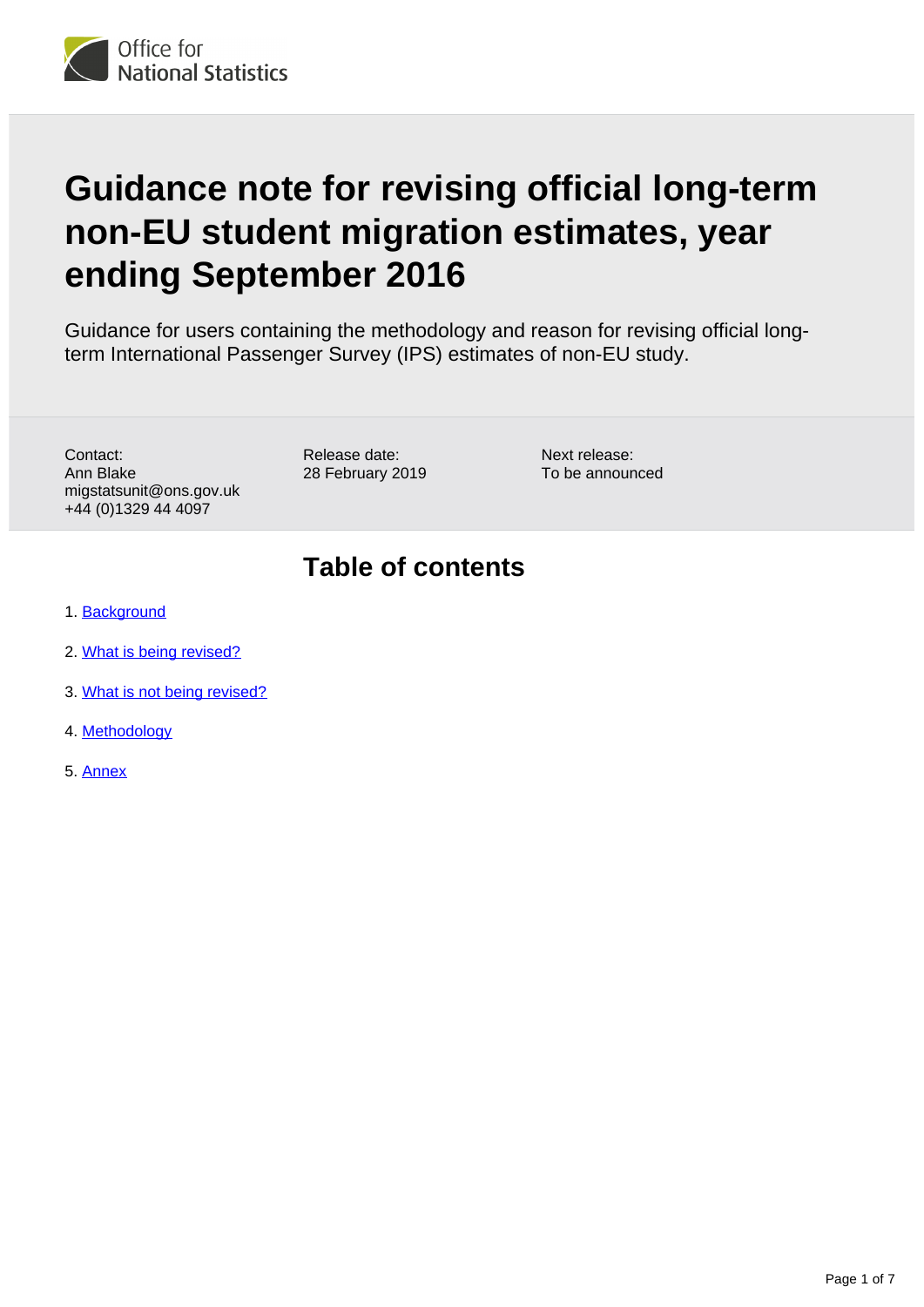## <span id="page-1-0"></span>**1 . Background**

In the year ending September 2016, we saw a statistically significant decrease in the number of non-EU citizens coming to the UK. This decrease was being driven by fewer people coming to study. However, over the same period, the number of study visas issued to non-European Economic Area nationals increased by 2%. In the [February 2017](https://www.ons.gov.uk/peoplepopulationandcommunity/populationandmigration/internationalmigration/bulletins/migrationstatisticsquarterlyreport/feb2017) Migration Statistics Quarterly Report (MSQR), we highlighted this notable difference to users and outlined the differences between these data sources that could have accounted for the differing trends. We noted that we would continue to monitor this trend and draw comparisons with other data sources. For the following three quarters ([May 2017,](https://www.ons.gov.uk/peoplepopulationandcommunity/populationandmigration/internationalmigration/bulletins/migrationstatisticsquarterlyreport/may2017) [August 2017](https://www.ons.gov.uk/peoplepopulationandcommunity/populationandmigration/internationalmigration/bulletins/migrationstatisticsquarterlyreport/august2017), [November 2017\)](https://www.ons.gov.uk/peoplepopulationandcommunity/populationandmigration/internationalmigration/bulletins/migrationstatisticsquarterlyreport/november2017) we continued to highlight to users that the decreases we were seeing in these estimates reflected the decrease from the year ending September data, that did not align with Home Office visa data.

In the year ending September 2017, we saw an increase in the number of non-EU citizens coming to the UK. Again, this was driven by more people coming to study. In [February 2018'](https://www.ons.gov.uk/peoplepopulationandcommunity/populationandmigration/internationalmigration/bulletins/migrationstatisticsquarterlyreport/february2018)s MSQR we highlighted to users that interpretations of this increase should be made with caution, due to the drop in the previous year's estimates. We encouraged users to look at the longer-term trends, instead of the year on year change.

In May 2018, we carried out an independent International Passenger Survey (IPS) [assurance review.](https://www.ons.gov.uk/peoplepopulationandcommunity/populationandmigration/internationalmigration/articles/reportonthecomplexityandqualityofinternationalmigrationstatistics/july2018) This highlighted that the IPS is more susceptible to sampling variability for students, as most students arrive at the start of the academic year in Quarter 3 (July to Sept) creating a cluster effect. In September 2016, we believe the IPS sample missed students which led to the unusual drop in the non-EU study estimate.

In light of the IPS assurance review findings and our increased understanding of administrative data from our [transformation programme,](https://www.ons.gov.uk/peoplepopulationandcommunity/populationandmigration/internationalmigration/articles/migrationstatisticstransformationupdate/2018-05-24) in the [July MSQR](https://www.ons.gov.uk/peoplepopulationandcommunity/populationandmigration/internationalmigration/bulletins/migrationstatisticsquarterlyreport/july2018revisedfrommaycoveringtheperiodtodecember2017) we began to transform the way we present migration statistics to our users. We provided our best assessment of what is happening to international migration based on all available data sources.

For non-EU students, we compared IPS, Home Office student visa data and Higher Education Statistics Agency (HESA) enrolment data. As such, we produced an illustrative revised IPS trend (Figure 1) – to demonstrate that if the IPS continued to increase at the same rate as the visa data – we would not have seen the unexpected drop in the non-EU study estimates in 2016 to 2017.

### **Figure 1: Non-EU long-term student immigration trends by data source with illustrative adjustment, UK, year ending June 2018**

Our best assessment, using all available data sources is that non-EU long-term student immigration has remained relatively stable over the past few years.

In November 2018, we informed our users via the MSQR and the accompanying notes in our data tables that we would review this illustrative adjustment and consider making a formal adjustment.

### <span id="page-1-1"></span>**2 . What is being revised?**

The Office for National Statistics (ONS) is [transforming](https://www.ons.gov.uk/peoplepopulationandcommunity/populationandmigration/internationalmigration/articles/migrationstatisticstransformationupdate/2018-05-24) the way we produce population and migration statistics, to better meet the needs of our users. Working in partnership across the Government Statistical Service (GSS), we are progressing a programme of work to [put administrative data at the core of our evidence](https://www.ons.gov.uk/peoplepopulationandcommunity/populationandmigration/internationalmigration/articles/updateonourpopulationandmigrationstatisticstransformationjourneyaresearchengagementreport/2019-01-30) on international migration in the UK.

This revision is to address an isolated sampling issue with the data of non-EU students in Quarter 3 (July to Sept) 2016.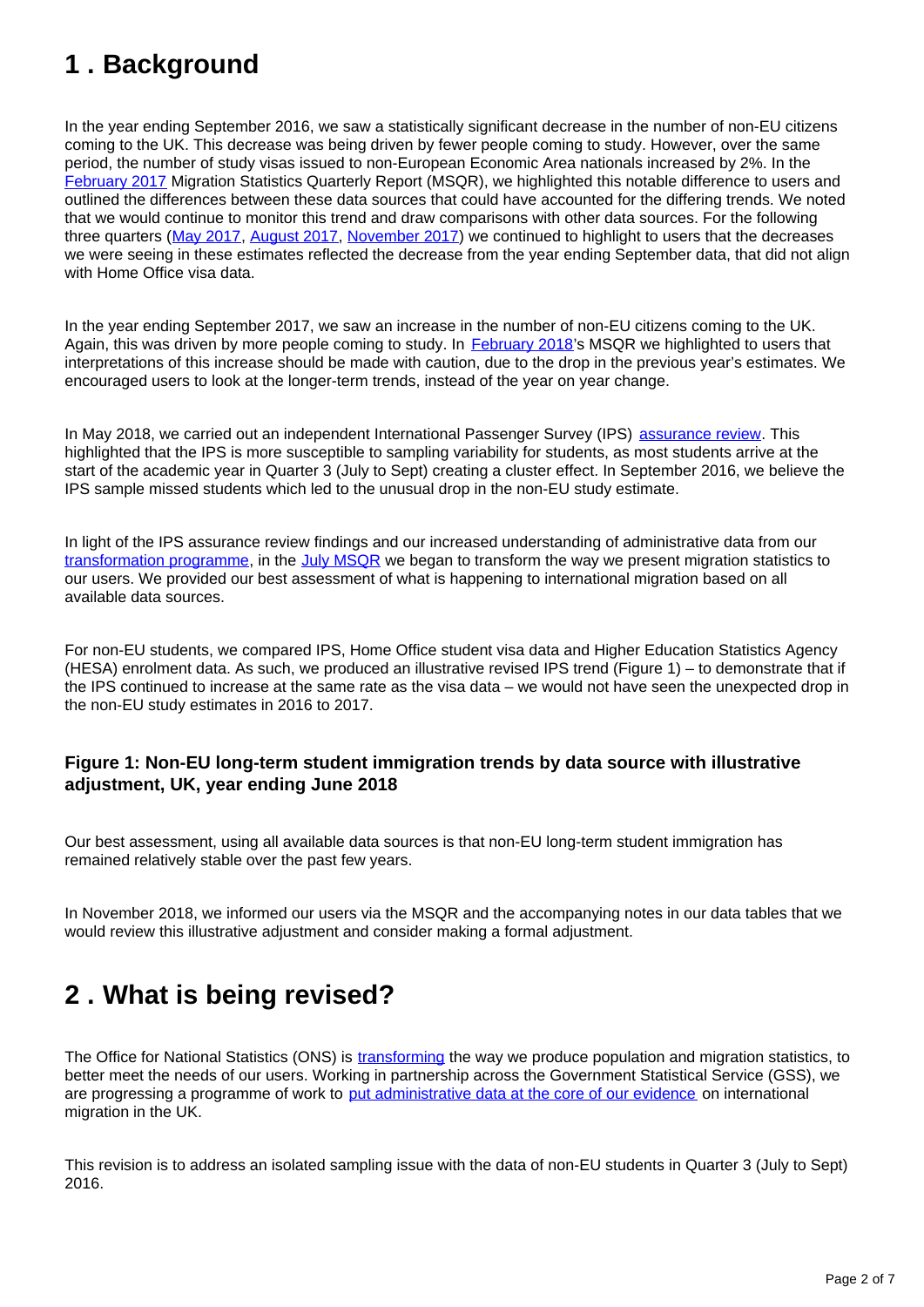The revised estimates have superseded the original estimates in the latest quarterly provisional long-term [international migration estimates](https://www.ons.gov.uk/peoplepopulationandcommunity/populationandmigration/internationalmigration/datasets/migrationstatisticsquarterlyreportprovisionallongterminternationalmigrationltimestimates) spreadsheet. There are no confidence intervals for the revised figures, as it is not possible to quantify the uncertainty associated with them.

No revisions have been made to the Non-EU country groupings (Asia, Rest of World) and they will therefore not sum to the revised non-EU estimates.

The effect of this revision on estimates – for the years ending September 2016, December 2016, March 2017 and June 2017 – is an increase of approximately 33,000 and can be seen in Tables 1 to 4.

Table 1: Revised International Passenger Survey and Long-Term International Migration estimates, UK, year ending September 2016

### **Thousands**

|                            |                      | <b>All Citizenships</b> |          | <b>Non-EU</b>  |          |
|----------------------------|----------------------|-------------------------|----------|----------------|----------|
|                            |                      | <b>Revised</b>          | Original | <b>Revised</b> | Original |
| Table 1 (LTIM) Immigration |                      | 631                     | 598      | 292            | 259      |
|                            | <b>Net Migration</b> | 306                     | 273      | 197            | 165      |
| Table 2 (LTIM) All Reasons |                      | 631                     | 598      | ۰              | ۰        |
|                            | Study                | 167                     | 134      | ۰              | ۰        |
| Table 3 (IPS)              | All Reasons          | 563                     | 531      | 244            | 211      |
|                            | Study                | 159                     | 127      | 120            | 87       |

Source: Office for National Statistics - Long-Term International Migration, International Passenger Survey

Table 2: Revised International Passenger Survey and Long-Term International Migration estimates, UK, year ending December 2016

#### **Thousands**

|                   |               |                | <b>All Citizenships</b> |                | <b>Non-EU</b> |  |
|-------------------|---------------|----------------|-------------------------|----------------|---------------|--|
|                   |               | <b>Revised</b> | Original                | <b>Revised</b> | Original      |  |
| Table 1<br>(LTIM) | Immigration   | 622            | 589                     | 298            | 265           |  |
|                   | Net Migration | 281            | 249                     | 208            | 175           |  |
| Table 2<br>(LTIM) | All Reasons   | 622            | 589                     | ۰              | ۰             |  |
|                   | Study         | 169            | 137                     | ۰              | ۰             |  |
| Table 3<br>(IPS)  | All Reasons   | 559            | 527                     | 255            | 223           |  |
|                   | Study         | 165            | 132                     | 125            | 92            |  |

Source: Office for National Statistics - Long-Term International Migration, International Passenger Survey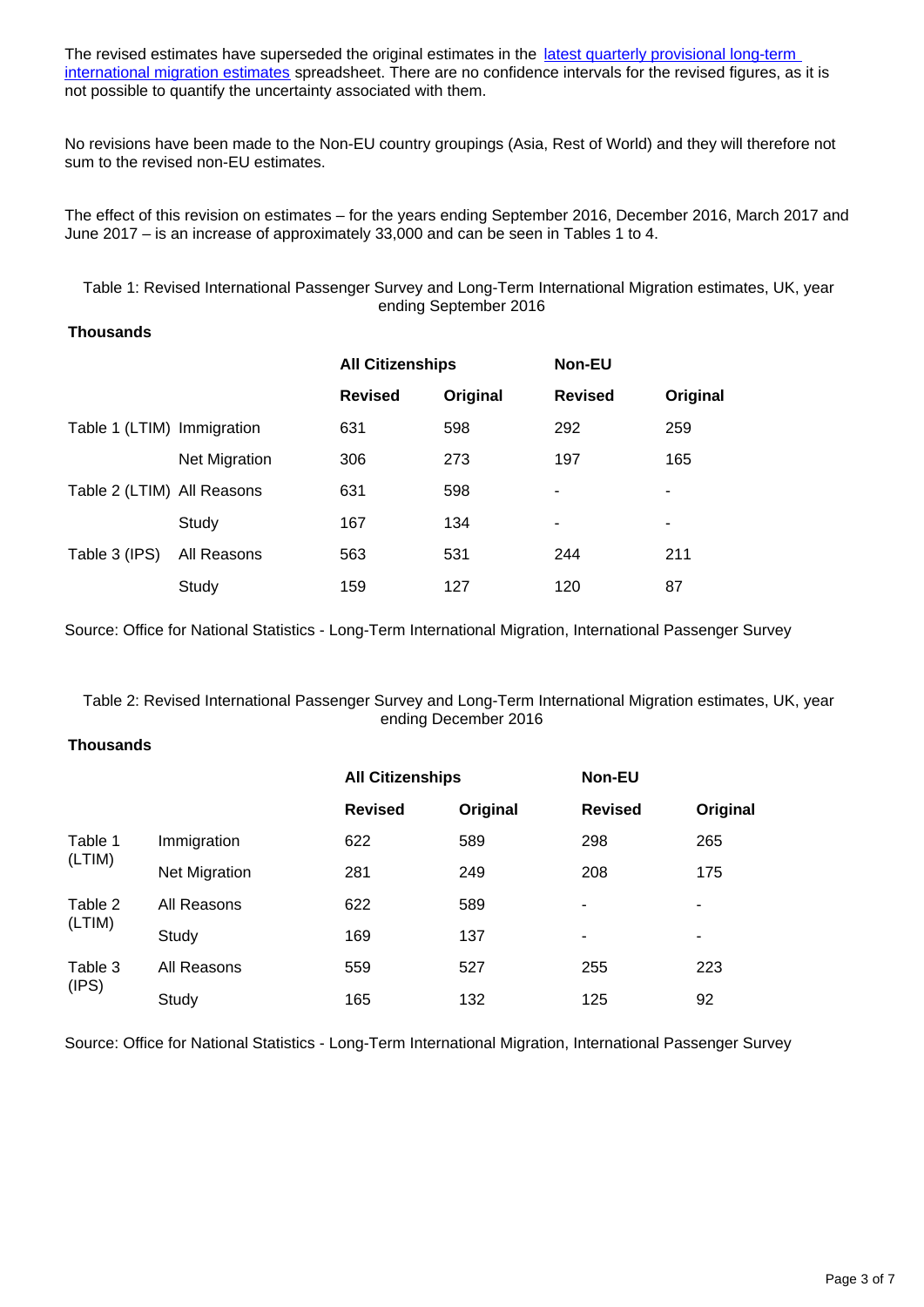Table 3: Revised International Passenger Survey and Long-Term International Migration estimates, UK, year ending March 2017

#### **Thousands**

|                   |                           |                | <b>All Citizenships</b> |                | Non-EU   |  |
|-------------------|---------------------------|----------------|-------------------------|----------------|----------|--|
|                   |                           | <b>Revised</b> | Original                | <b>Revised</b> | Original |  |
| Table 1<br>(LTIM) | Immigration               | 617            | 585                     | 299            | 266      |  |
|                   | <b>Net Migration</b>      | 276            | 244                     | 212            | 179      |  |
| Table 2<br>(LTIM) | All Reasons               | 617            | 585                     | $\blacksquare$ | ۰        |  |
|                   | Study                     | 171            | 139                     | ۰              | ۰        |  |
|                   | Table 3 (IPS) All Reasons | 558            | 526                     | 258            | 225      |  |
|                   | Study                     | 167            | 135                     | 126            | 93       |  |

Source: Office for National Statistics - Long-Term International Migration, International Passenger Survey

Table 4: Revised International Passenger Survey and Long-Term International Migration estimates, UK, year ending June 2017

#### **Thousands**

|                   |                      | <b>All Citizenships</b> |          | <b>Non-EU</b>  |          |
|-------------------|----------------------|-------------------------|----------|----------------|----------|
|                   |                      | <b>Revised</b>          | Original | <b>Revised</b> | Original |
| Table 1<br>(LTIM) | Immigration          | 599                     | 566      | 294            | 262      |
|                   | <b>Net Migration</b> | 259                     | 226      | 204            | 172      |
| Table 2<br>(LTIM) | All Reasons          | 599                     | 566      | ٠              | ٠        |
|                   | Study                | 172                     | 139      | ٠              | ٠        |
| Table 3 (IPS)     | All Reasons          | 542                     | 509      | 254            | 221      |
|                   | Study                | 167                     | 135      | 126            | 94       |

Source: Office for National Statistics - Long-Term International Migration, International Passenger Survey

### <span id="page-3-0"></span>**3 . What is not being revised?**

### **EU migration**

Part of our transformation journey is to better understand patterns of [student migration.](https://www.ons.gov.uk/peoplepopulationandcommunity/populationandmigration/internationalmigration/articles/internationalstudentmigrationresearchupdate/august2017) We are not revising estimates of EU immigration for study for the following reasons:

The International Passenger Survey (IPS) data for EU students are more variable than non-EU over a longer timeperiod. The EU estimates have a less apparent drop in Quarter 3 (July to Sept) 2016 as the numbers are smaller. The variability in the EU student estimates over time needs further investigation as part of our ongoing transformation programme.

There are coverage and definitional differences between the IPS and the most comparable data sources – Higher Education Statistics Agency (HESA) and Universities and Colleges Admissions Service (UCAS).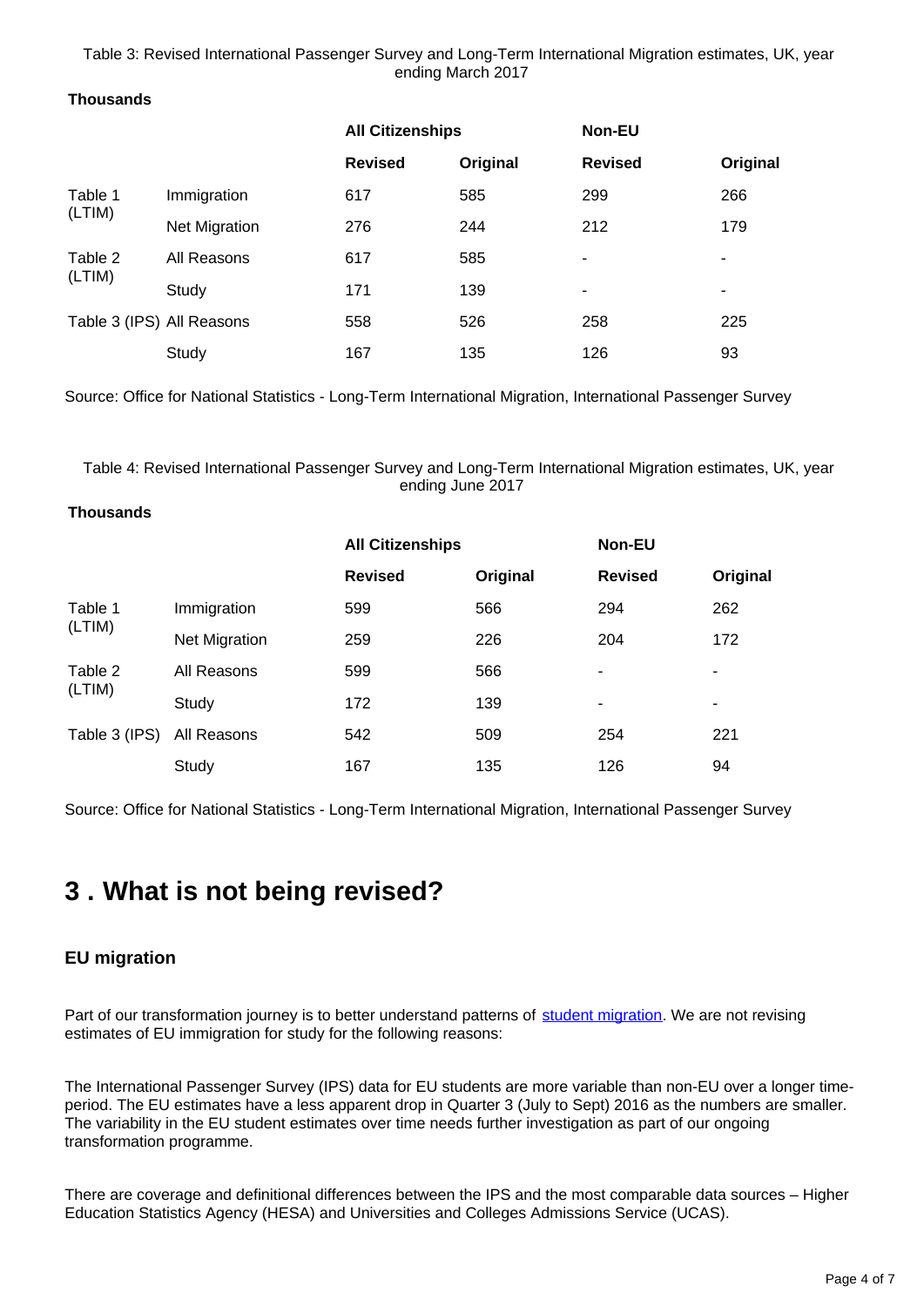The most comparable data sources for EU students – HESA and UCAS – show differing trends in the most recent data.

### **Annual 2016 migration tables**

Annually in November we publish our [final annual Long-Term International Migration \(LTIM\), International](https://www.ons.gov.uk/peoplepopulationandcommunity/populationandmigration/internationalmigration/datasets/tableofcontents)  [Passenger Survey \(IPS\) and methodology tables.](https://www.ons.gov.uk/peoplepopulationandcommunity/populationandmigration/internationalmigration/datasets/tableofcontents) These tables contain several other variables, besides those featured in the quarterly provisional spreadsheet. The revision will not be applied to these tables, as we do not have adequate data to reliably revise the more granular breakdowns by all variables, for example Country of Birth, Sex and Route.

We have added guidance to these tables to advise users that the headline figures (immigration, net migration) in the final 2016 annual tables will not match the revised figures in the quarterly provisional spreadsheet.

### **Emigration of former student immigrants**

We are not revising estimates of emigration of former immigrants for formal study. As we continue to improve our understanding of administrative data, our future reporting will aim to integrate evidence from further sources, where appropriate.

### **Non-EU country groupings**

No revisions have been made to the Non-EU country groupings (Asia, Rest of World) and they will therefore not sum to the revised non-EU estimates in the [quarterly provisional](https://www.ons.gov.uk/peoplepopulationandcommunity/populationandmigration/internationalmigration/datasets/migrationstatisticsquarterlyreportprovisionallongterminternationalmigrationltimestimates) spreadsheet.

#### **International Passenger Survey estimates by individual quarter**

We have not revised the estimate for Quarter 3 (July to Sept) 2016 because these [estimates by quarter](https://www.ons.gov.uk/peoplepopulationandcommunity/populationandmigration/internationalmigration/datasets/estimatesoflongterminternationalmigrationbyquarterderivedfromtheinternationalpassengersurvey) are not as robust as our estimates for rolling years and are not official statistics.

### **Mid-year population estimates**

The Office for National Statistics (ONS) Centre for Ageing and Demography are not revising the mid-year population estimates (MYE) for mid-2017 because:

- the impact would be less than 0.05% (adding approximately 33,000 more people to the usually resident population of the UK); the confidence interval around the MYE is around +/- 0.2% and this change is not materially significant
- the unavailability of more granular geographical breakdowns of the data required for the MYE processing
- the impact a revision has on stakeholders and the recency of the last set of revised population estimates

For more information relating to the MYEs, please see the mid-year population estimates quality and [methodology information](https://www.ons.gov.uk/peoplepopulationandcommunity/populationandmigration/populationestimates/methodologies/annualmidyearpopulationestimatesqmi).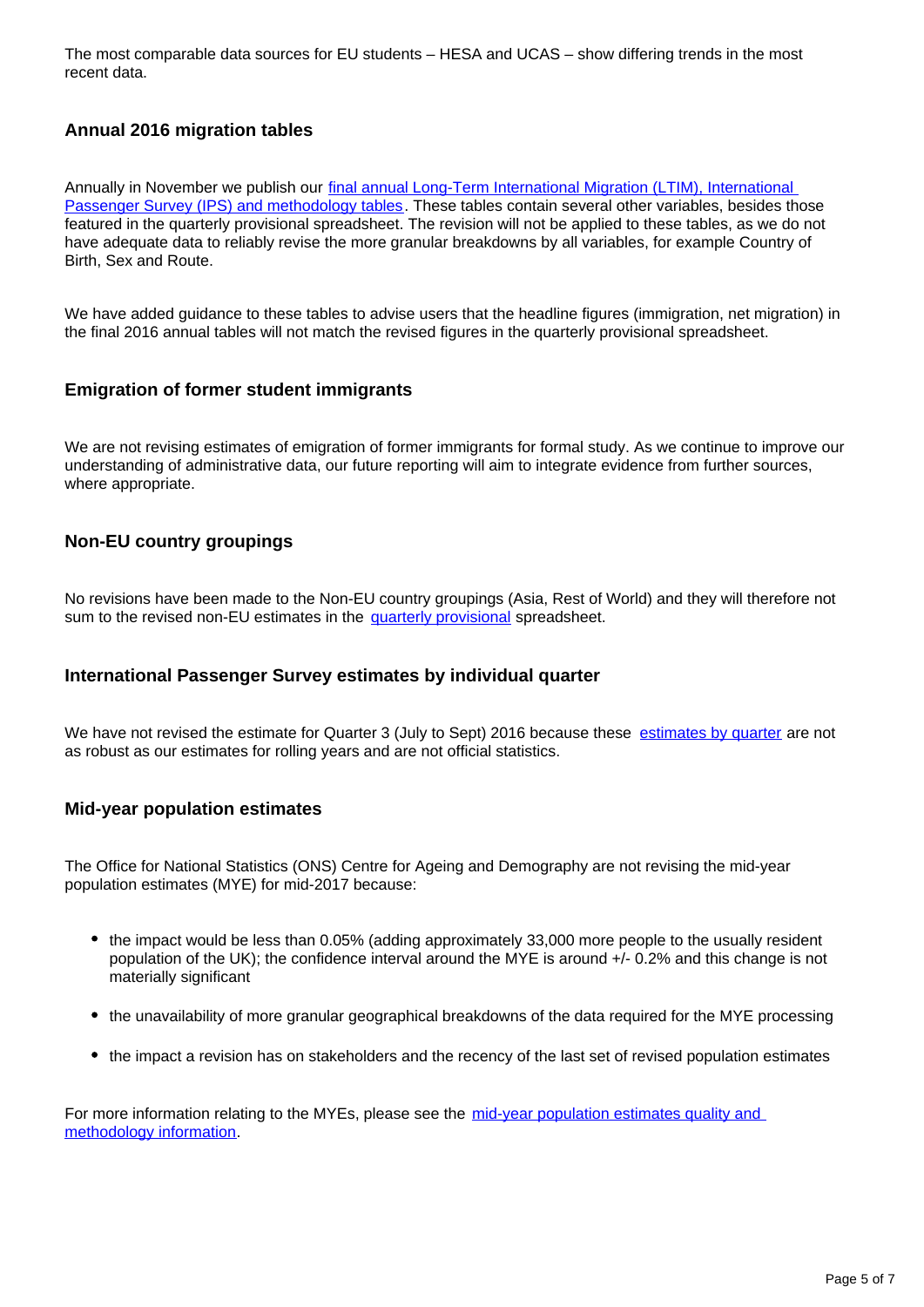# <span id="page-5-0"></span>**4 . Methodology**

We explored several data sources which could potentially be used to adjust the year ending (YE) September 2016 International Passenger Survey (IPS) estimate of non-EU study.

These data sources measure different groups of students therefore they are not directly comparable, as demonstrated in Table 5. However, we do expect to see some concurrence in the trends between these data sources, as the concepts they measure are similar.

Table 5: Comparison of data sources considered for adjusting the International Passenger Survey

| <b>Data Source</b>                                                                         | Comparability and suitability of data source                                                                                                                                                                                                                                                                                                                                                                                     |
|--------------------------------------------------------------------------------------------|----------------------------------------------------------------------------------------------------------------------------------------------------------------------------------------------------------------------------------------------------------------------------------------------------------------------------------------------------------------------------------------------------------------------------------|
| International Passenger Survey, ONS                                                        | Looking at previous trends to see what we'd have expected to see<br>may result in missing a real-world change.                                                                                                                                                                                                                                                                                                                   |
|                                                                                            | Volatile changes between quarters due to the variability in the IPS.                                                                                                                                                                                                                                                                                                                                                             |
| Tier 4 visas granted for more than a year,<br>Home Office                                  | Visa length (1+ year) can be used as a proxy but does not directly<br>relate to total length of stay in the UK. Visa length is based on<br>course length indicated in the application sponsored by the<br>educational institution. Some will extend their stay, whilst others may<br>leave early. Some students additionally are able to stay beyond the<br>length of their course, see for example the Tier 4 pilot evaluation. |
|                                                                                            | Whilst there could be a time lag between applying for a visa and<br>arriving in the UK (inflow), data on Tier 4 visa grants and arrivals are<br>highly seasonal, with the large majority occurring in Q3 (July-<br>September) likely reflecting the start of the UK academic year.                                                                                                                                               |
|                                                                                            | IPS only figures don't account for those who switch from short-term<br>study to long-term study (nor vice versa), unlike data linking visas to<br>departures and in-country extensions (exit checks).                                                                                                                                                                                                                            |
|                                                                                            | Visa grants do not take into consideration those who do not arrive<br>after being issued a visa; nor those non-EU nationals who do not<br>need a visa.                                                                                                                                                                                                                                                                           |
| <b>Higher Education Statistics Agency</b><br>Enrolments Data, HESA                         | Includes all course lengths which will include short-term migrants.                                                                                                                                                                                                                                                                                                                                                              |
|                                                                                            | Doesn't cover all formal study - only HESA higher education<br>institutes in the UK.                                                                                                                                                                                                                                                                                                                                             |
|                                                                                            | Covers EU and non-EU domiciled students.                                                                                                                                                                                                                                                                                                                                                                                         |
| <b>Higher Education Statistics Agency</b><br>Enrolments Data, ONS analysis of HESA<br>data | Course length (1+ year) can be used as a proxy, but does not<br>directly relate to length of stay in the UK.                                                                                                                                                                                                                                                                                                                     |
|                                                                                            | Only covers HESA higher education institutes in England and Wales.                                                                                                                                                                                                                                                                                                                                                               |
|                                                                                            | Covers EU and non-EU domiciled students.                                                                                                                                                                                                                                                                                                                                                                                         |
| Acceptances by University and Colleges<br>Admission Services, UCAS                         | Includes only undergraduate higher education courses in the UK.                                                                                                                                                                                                                                                                                                                                                                  |
|                                                                                            | Covers EU and non-EU domiciled students.                                                                                                                                                                                                                                                                                                                                                                                         |
|                                                                                            |                                                                                                                                                                                                                                                                                                                                                                                                                                  |

The trends of these data sources for EU and non-EU students (before this revision) can be seen in the Annex.

Of the data sources we considered, visas are most comparable with our non-EU IPS study estimates because: